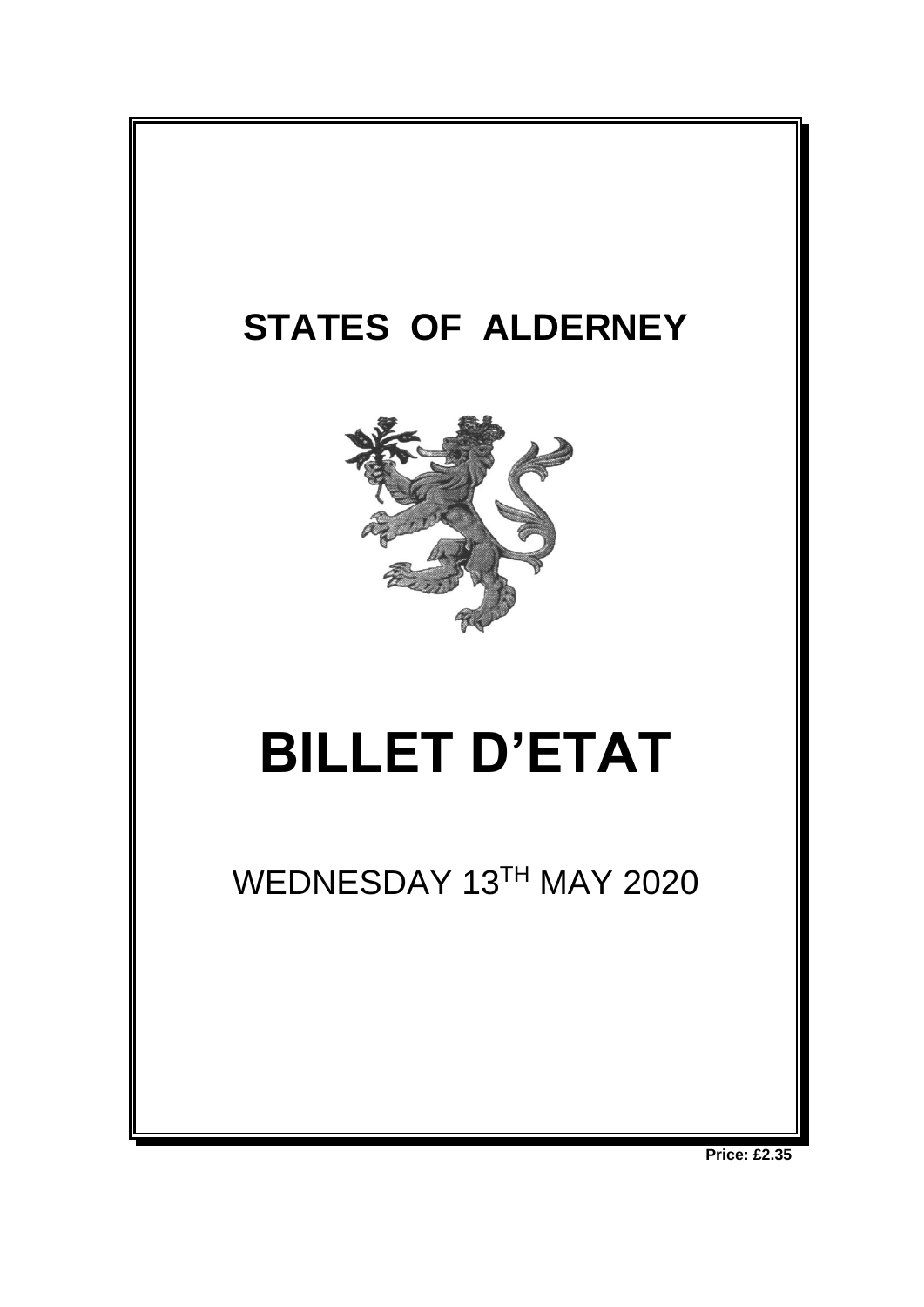# **BILLET D'ETAT**

# **FOR WEDNESDAY 13TH MAY 2020**

Members of the States:

I have the honour to inform you that the Meeting of the States will be held at 14:30 pm on Wednesday 13<sup>th</sup> May 2020.

This meeting will be a remote hearing and **is not** taking place in the Court House.

There **will not** be a People's Meeting in advance of the States Meeting. Members of the public may however raise comment upon matters contained in the Billet d'Etat in writing. Any questions should be posted or sent by email to [president.alderney@gov.gg](mailto:president.alderney@gov.gg) by no later than 5pm on Wednesday 6<sup>th</sup> May. Any questions received will be summarised and read by the convenor during the States Meeting.

> William Tate President

## **Item l The Emergency Powers (Coronavirus) (General Provision) (Bailiwick of Guernsey) Regulations, 2020**

**The following letter was received from Mr James Dent, Chairman of the Policy and Finance Committee:-**

"These Regulations are emergency regulations made by the Civil Contingencies Authority under Part 3 of the Civil Contingencies (Bailiwick of Guernsey) Law, 2012 ("the Law"). They are made on the occurrence of an emergency, within the meaning of the Law, in the Bailiwick, arising from the urgent need to prevent, control or mitigate the spread of the virus Severe Acute Respiratory Syndrome Coronavirus 2 and the disease caused thereby, COVID-19 (referred to together in these regulations as coronavirus). They are prefaced with a statement by the Civil Contingencies Authority, as required by section 12(2) of the Law. COVID-19 was made a notifiable disease for the purposes of the Public Health Ordinance, 1936 on 10th February 2020.

In large part, these Regulations revoke and re-enact (with minor modifications) regulations previously made by the Civil Contingencies Authority in respect of the coronavirus pandemic.

These Regulations came into force on the 16th April, 2020 and shall have temporary effect only in accordance with the provisions of section 16 (duration and scrutiny of emergency regulations) of the Law.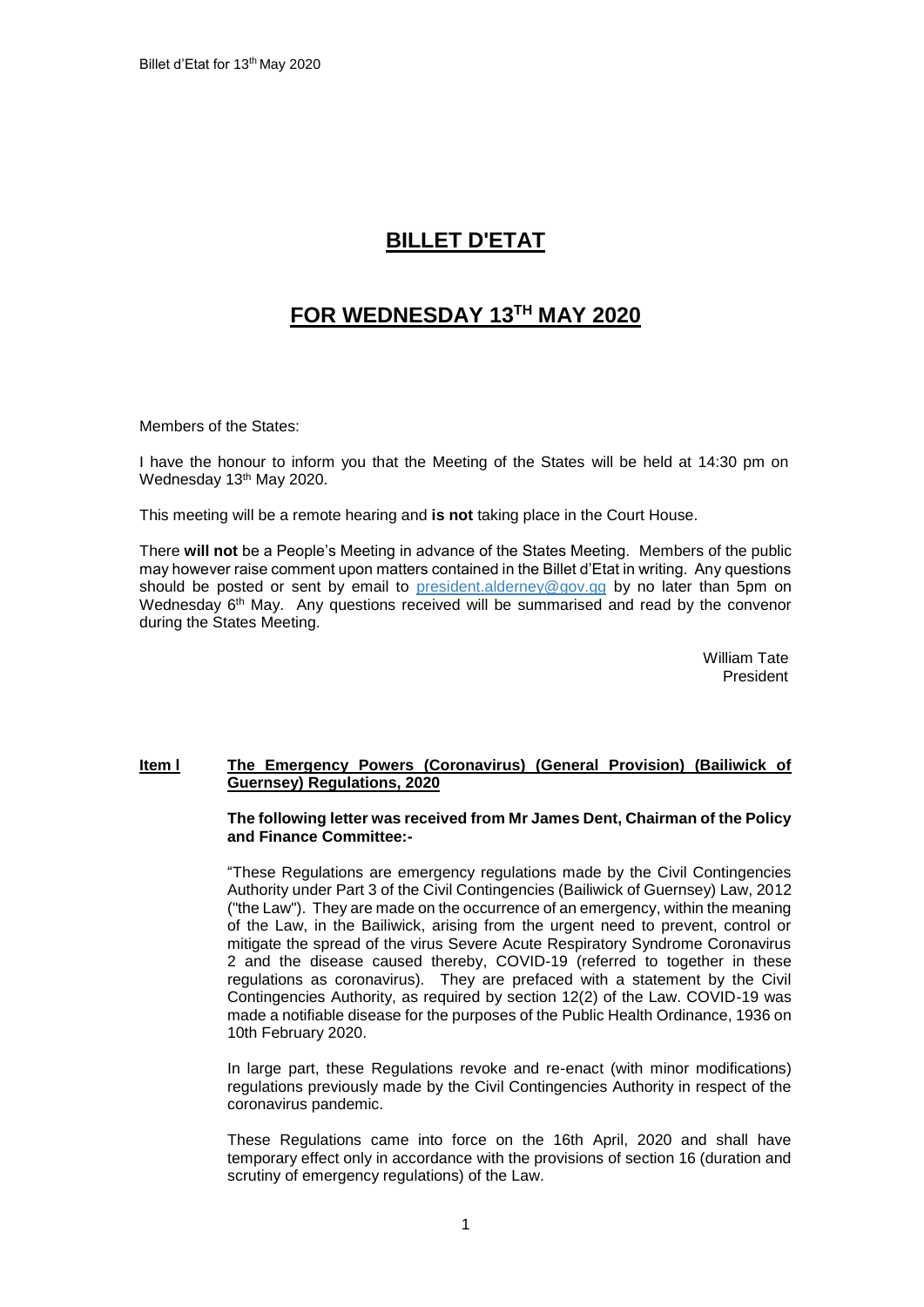#### Part I - screening, assessment and powers to detain etc

This Part enables the Medical Officer of Health to place restrictions and requirements on persons who are or who may be infected with coronavirus, and makes provision in respect of related matters, including powers for the Medical Officer of Health to impose screening requirements, to detain people and keep people in isolation, and to impose self-isolation on people. They also create criminal offences and confer powers of enforcement on police officers, and provide for applications to vary or revoke requirements or restrictions imposed under this part to be made to the Royal Court.

#### Part II - control of premises, gatherings etc., and movement of persons

This Part enables the States Committee for Health & Social Care ("the Committee") to impose restrictions in relation to licensed (and other non-residential) premises, and empower the Committee to impose restrictions in relation to events, gatherings and meetings, and the movement of people outside their homes. The regulations in this Part also create criminal offences, and confer powers of enforcement on police officers. The Committee must consult the Medical Officer of Health before exercising the powers under the regulations, and in addition must consult Her Majesty's Procureur when issuing a direction imposing restrictions in relation to the movement of persons outside their homes; and when exercising powers in relation to premises in Alderney and Sark, the relevant Committees on those islands must also be consulted.

#### Part III – medical and health professionals, mental health and pharmacists

## *Temporary registration etc. of medical and health professionals*

Schedule 1 to these Regulations sets out modifications to the application of various enactments relating to the regulation and registration of health professionals to enable the Committee for Health & Social Care to register medical and health professionals to allow them to practise in Guernsey, Alderney or Sark, even if those professionals are not registered in the relevant UK register. They are adapted from provisions applicable in England and Wales, Scotland and Northern Ireland, enacted in the Coronavirus Act 2020.

#### *Temporary modification of legislation relating to mental health*

Schedule 2 to these Regulations sets out the modifications to be made to mental health legislation having effect in the Bailiwick.

Paragraphs 4 to 10 modify the Mental Health (Bailiwick of Guernsey) Law, 2010 ("the Law") to permit any approved medical practitioner (rather than only the patient's responsible medical officer) to discharge a patient under section 35. For the purposes of section 56, an approved medical practitioner (rather than only a second opinion approved doctor) will be permitted to provide a certificate and, in doing so, that practitioner will only be required to consult with one person, where the practitioner is of the opinion that is not reasonably practicable or would involve unreasonable delay to comply with the unmodified requirements. Listed sections in Part IX will have effect so that the person may be conveyed or admitted within the specified period or as soon as reasonably practicable thereafter. The definition of "mental health practitioner" in section 99 is widened to permit the Committee for Health and Social Care to approve persons as mental health practitioners to carry out the functions of approved social workers, in addition to those of approved medical practitioners.

Paragraphs 11 to 13 modify the Mental Health (Treatment and Forms) Regulations, 2013 to permit an application for a treatment order under s.23 of the Law to be accompanied by a single medical recommendation where an approved social worker (or other person specified in section 39 of the Law) is of the opinion that it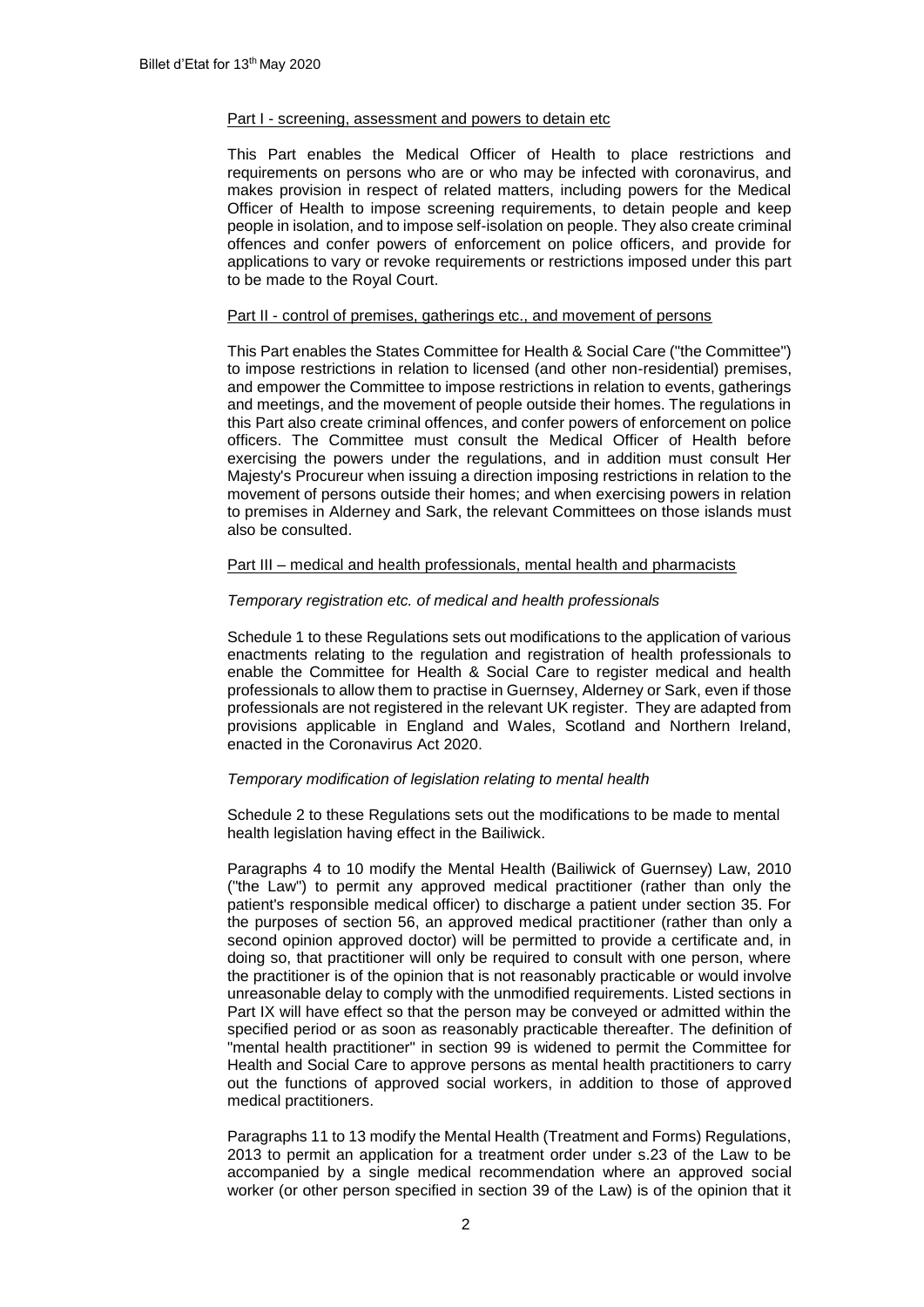is not reasonably practicable or would involve unreasonable delay for the application to be accompanied by the medical recommendations of two approved medical practitioners.

Paragraphs 14 to 16 modify the Mental Health Review Tribunal Procedure Rules, 2012 to provide that the Mental Health Review Tribunal ("the Tribunal") may properly be constituted according to specified criteria and to omit rule 28(1) which requires the hearing of an application regarding an assessment order under section 21 of the Law to start within 10 days of the date on which the Tribunal received the application notice. Paragraphs 17 to 19 are transitional provisions.

### *Temporary modification of legislation relating to pharmacists*

Schedule 3 to these Regulations makes modifications to the application of the Health Service (Benefit) (Guernsey) Law, 1990 and the Medicines (Human and Veterinary) (Bailiwick of Guernsey) Law, 2008, to authorise pharmacists to provide remote, intermittent, occasional or otherwise limited supervision, control or management of activities involving pharmaceutical benefits or medicinal products that would otherwise require direct, personal or more 'hands-on' supervision, control or (as the case may be) management in order to be lawful under those Laws. The Chief Pharmacist is given the power to authorise any method or technique of supervision, control or management if the Chief Pharmacist considers it necessary and proportionate to do so with regard to the emergency.

#### Parts IV and V - registration of deaths and still-births, and cremations in Guernsey

These Parts temporarily modify procedures in relation to registration of deaths and still births in Guernsey and Sark and in Alderney (Part IV) and in relation to cremations in Guernsey (Part V). These amendments are to remove requirements for things to be done in person and to simplify procedures relating to registration of deaths and still-births and cremations during the current emergency situation.

The modifications in relation to registration of deaths and still-births are to remove requirements to make declarations of death in person, for a doctor signing a medical certificate of death to certify that he or she had attended the deceased during his or her last illness and to disapply requirements limiting the time a body is kept provided it is in the custody of the States of Guernsey (where the body is in Guernsey), the States of Alderney (where the body is in Alderney) or the relevant funeral director.

The modifications in relation to cremations are to remove the requirements for an application for cremation to be verified by being countersigned or by the applicant giving a declaration made on oath and for a confirmatory medical certificate to be given (Form C in the Cremation Ordinance, 1972).

# Part VI - parochial meetings, etc.

Part VI makes provision enabling parish business to be conducted despite the inability to hold parish meetings. For all normal parish business, including approval of the expenditure to be incurred by each parish, and the rates to be levied in order to meet that expenditure, decisions will be made by the Constables and Douzaine in respect of all matters, but after consultation with the Rector and Churchwardens where the decision concerns ecclesiastical matters. Notice of the matters to be determined and the proposed decision in each case will be published in La Gazette Officielle and further information and documents will be made available on a specified website; and ratepayers will be given an opportunity to make representations. Meetings of the Constables and Douzaine may be held remotely, in line with the provisions for States' Committees already agreed. The Constables and Douzaine must take into account of any representations received. Their decision must be notified to the ratepayers who will then have the opportunity to oppose the application to the Royal Court for confirmation of the decision in relation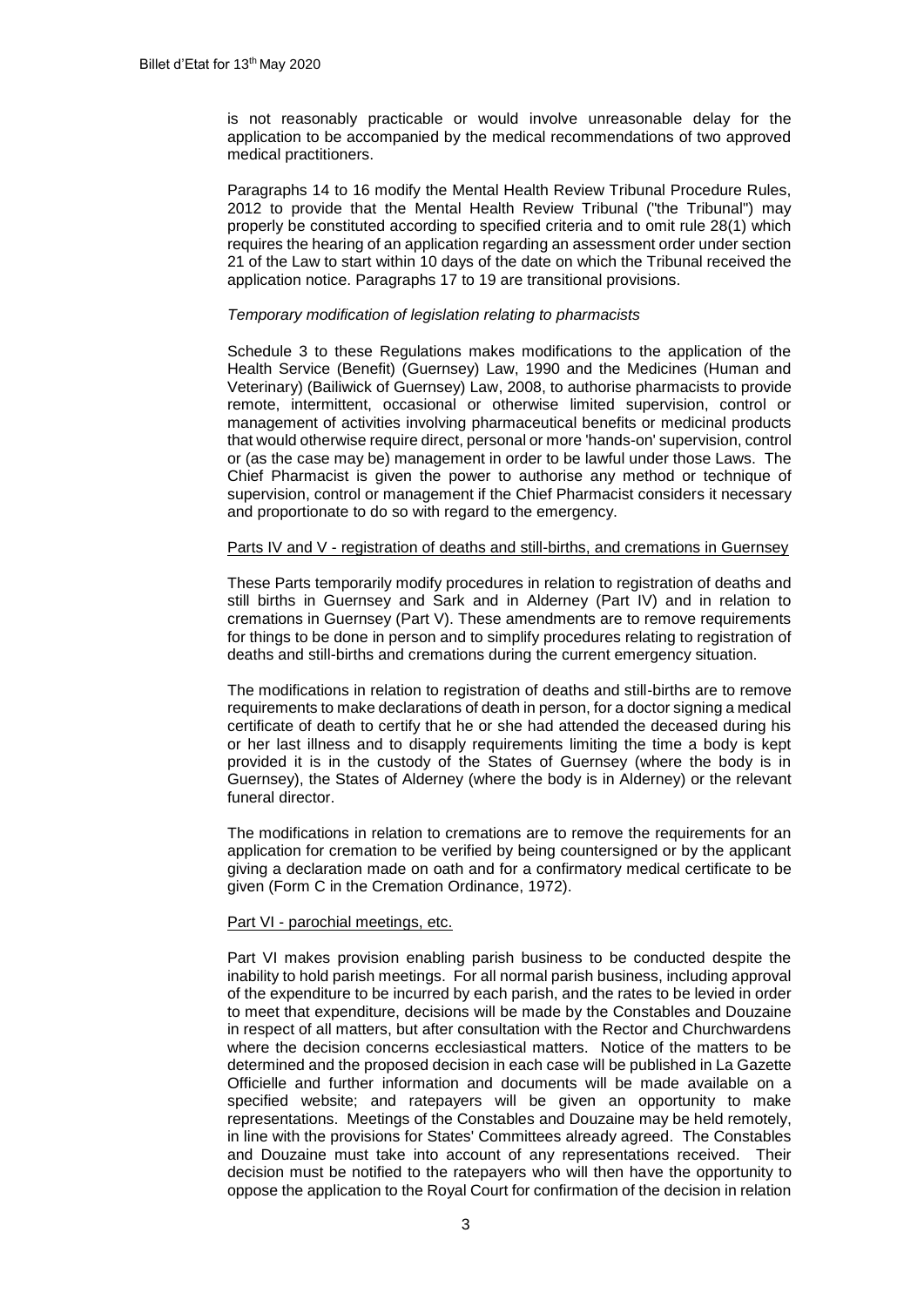to the "remède", having given prior notification to the Greffe and the parish of their intention to object. Any necessary elections during the emergency period may be substituted by appointments by the Dean of the Douzaine, after consultation with the Rector and Churchwardens where appropriate. Such appointments will expire one month after the regulations cease to have effect when an election will need to be held in order to fill any vacancy in the normal way.

### Part VII - Health and Safety

Part VII allows the Chief Health and Safety Officer ("the Chief Officer") to grant a certificate disapplying the requirements for examination, testing and inspection set out in regulation 8 and the Schedule in respect of equipment, occupier's installation or gas appliance and flue (as the case may be) specified in an application. A certificate may only be given where the Chief Officer is of the opinion that the disapplication will not prejudice the safety of any person operating the equipment etc. or any other person likely to be affected by its operation. The certificate may only disapply the relevant requirement for a period of up to 30 days, and may not disapply any other health and safety requirement (and, in particular, the requirement to keep the equipment etc. in a safe condition and good working order).

#### Part VIII – the Court of Appeal, and the registration of legislation

The provisions in Part VIII enable the Court of Appeal to conduct its proceedings remotely, and enable a Judge of Appeal to be sworn into office by the Royal Court constituted by the Bailiff sitting alone. They also make clear, for the avoidance of doubt, that to avoid the need for the Jurats to gather together, the Bailiff sitting alone may register Orders in Council and other instruments on the Register of the Island.

#### Part IX - schools

Part IX empowers the Medical Officer of Health to exercise her powers to require schools to take measures to prevent the spread of infection in Sark, and provide, for the avoidance of doubt, that such measures may include the immediate closure of any school.

#### Part X - the States of Deliberation, the States of Alderney and the Chief Pleas of Sark

#### *States of Deliberation*

The regulations relating to the States of Deliberation provide that the Reform (Guernsey) Law, 1948 shall apply as if modified by the insertion of a new Article enabling the States of Deliberation to meet remotely. It also empowers the States' Assembly & Constitution Committee to make Rules of Procedure governing remote meetings of the States held pursuant to the inserted Article.

#### *States of Alderney*

The regulations relating to the States of Alderney apply the Government of Alderney Law, 2004 as if modified by adding a new Part relating to emergency procedures in relation to meetings of the States of Alderney and committees of the States of Alderney. The Part only applies where the President of the States of Alderney has made a determination, following representations from the Civil Contingencies Authority; that it is appropriate for it to apply in the light of the circumstances in Alderney in relation to coronavirus. The Part will cease to apply when the President makes a determination, following representations from the Civil Contingencies Authority in the light of circumstances in Alderney in relation to coronavirus; that it is appropriate for it to cease to apply.

The emergency procedures include special arrangements so that public meetings do not need to be held, to allow for proxy voting in the States of Alderney, to reduce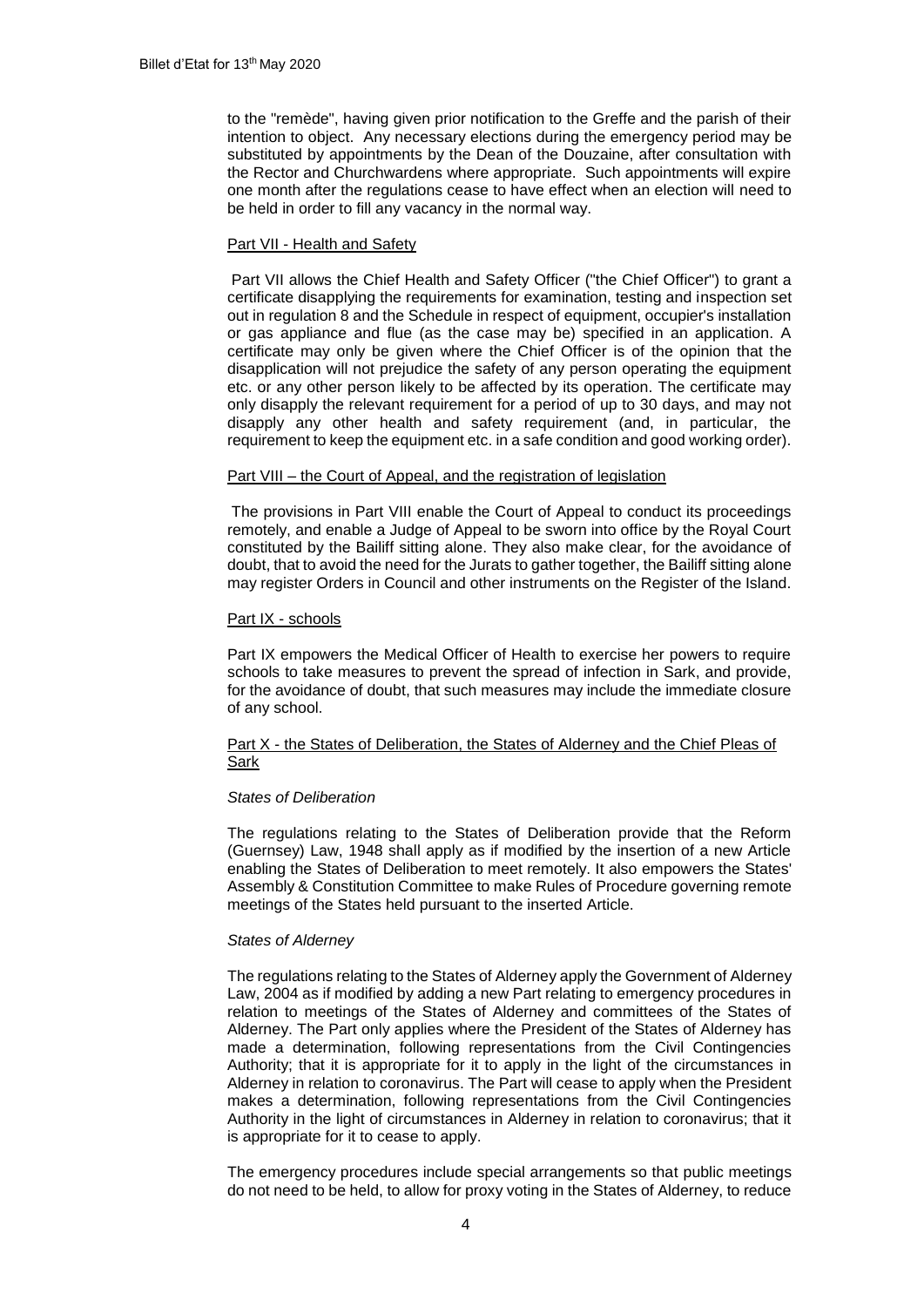the quorum of the States of Alderney and to allow members of committees of the States of Alderney to take part in meetings remotely.

#### *Chief Pleas of Sark*

The regulations relating to the Chief Pleas of Sark replace the provisions of the Emergency Powers (Coronavirus) (Chief Pleas Procedures) (Sark) Regulations, 2020, which came into effect on 25th March, 2020. Those Regulations made special arrangements for the procedures of the Chief Pleas and its committees by removing the obligation to hold meetings in public, allowing for proxy voting in the Chief Pleas, reducing the quorum for meetings of the Chief Pleas and allowing members of the committees of the Chief Pleas to take part in meetings remotely. These regulations repeat those provisions and also make provision for meetings of the Chief Pleas to be held remotely if the Speaker, upon representations of the Civil Contingencies Authority, considers that it might not be possible to convene or maintain a quorate physical meeting of the Chief Pleas. The regulations make provision for the procedure to be followed when a remote meeting, as defined, is held, including modifications to the existing Chief Pleas of Sark Rules of Procedure.

#### Part XI - miscellaneous and final provisions

The provisions in Part XI include regulations providing for the deemed variance of Long Term Employment Permits, Medium Term Employment Permits and Short Term Employment Permits, to allow the holder to be resident without being employed and to be employed by a different employer from that specified in the Permit; and for the modification of the Population Management (Guernsey) Law, 2016 and other legislation to the extent necessary to give effect to this.

They also include regulations providing for the Committee for the Environment & Infrastructure to permit the cutting and collecting of seaweed when this would otherwise by prohibited (so facilitating the on-Island manufacture of sanitising gels).

Finally they include regulations permitting the holder of a Category C or C1 driving licence which is restricted to automatic transmission to drive a vehicle with manual transmission which is approved for use as an ambulance under the Driving Licences (Amendment) Regulations, 2020 where (a) that licence holder also holds a category B licence which is not restricted to automatic transmission and (b) the Committee for the Environment and Infrastructure approves that licence holder to do so.

I should be grateful if you would place this matter before the States of Alderney with an appropriate proposition.

James Dent, Chairman"

*Proposer: Mr J Dent Seconder: Mr A Snowdon*

*POLICY AND FINANCE COMMITTEE MEETING MEMBERS:- Mr J Dent, Chairman Mr D Earl, Deputy Chair Ms A Burgess Mr M Dean Mr K Gentle Mr C Harris Mr G McKinley OBE Mr S Roberts Mr A Snowdon*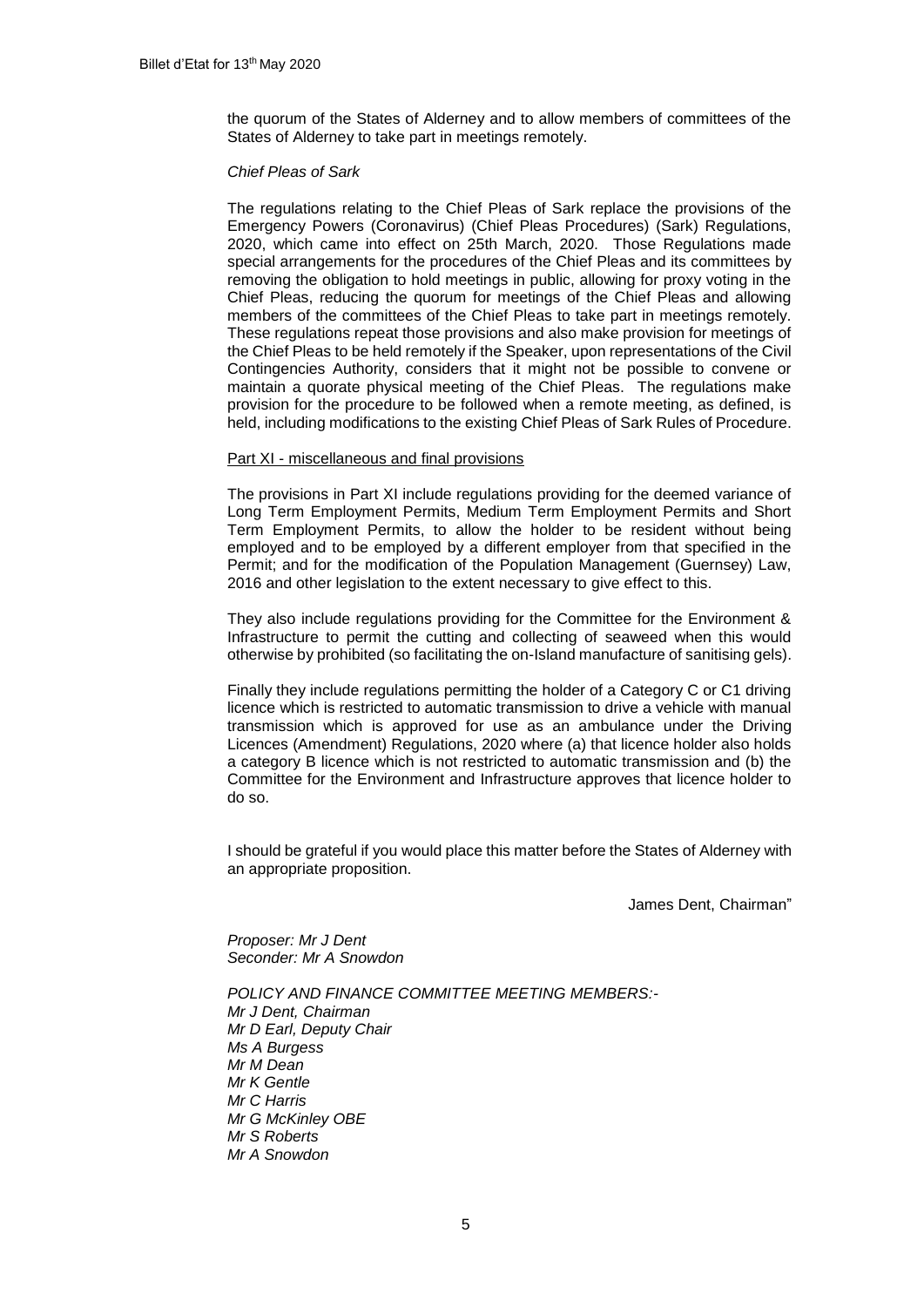**The States of Alderney is asked not to annul "The Emergency Powers (Coronavirus) (General Provision) (Bailiwick of Guernsey) Regulations, 2020".**

#### **Item Il The Emergency Powers (Coronavirus) (General Provision) (Bailiwick of Guernsey) (Amendment) Regulations, 2020**

#### **The following letter was received from Mr James Dent, Chairman of the Policy and Finance Committee:-**

"These Regulations are emergency regulations made by the Civil Contingencies Authority under Part 3 of the Civil Contingencies (Bailiwick of Guernsey) Law, 2012 ("the Law"). They are made on the occurrence of an emergency, within the meaning of the Law, in the Bailiwick, arising from the urgent need to prevent, control or mitigate the spread of the virus Severe Acute Respiratory Syndrome Coronavirus 2 and the disease caused thereby, COVID-19. They are prefaced with a statement by the Civil Contingencies Authority, as required by section 12(2) of the Law. COVID-19 was made a notifiable disease for the purposes of the Public Health Ordinance, 1936 on 10th February 2020.

These Regulations amend the Emergency Powers (Coronavirus) (General Provision) (Bailiwick of Guernsey) Regulations, 2020 ("the General Provision Regulations") to include provision modifying the application of the Reform (Guernsey) Law, 1948 and the States Reform (Guernsey) Law, 2015 to enable the terms of office of People's Deputies elected in 2016 (and at any subsequent election to fill any casual vacancy) to extend beyond 30th June 2020, and the General Election to be held in June 2021 instead of June 2020. They also substitute the existing emergency procedures applying to meetings of the States of Alderney and of its committees with expanded provisions, in particular to allow meetings of the States of Alderney to take place remotely during the current emergency. Finally, they correct several minor typographical errors in the General Provision Regulations.

These Regulations came into force on the 24th April, 2020 and shall have temporary effect only in accordance with the provisions of section 16 (duration and scrutiny of emergency regulations) of the Law.

I should be grateful if I should be grateful if you would place this matter before the States of Alderney with an appropriate proposition.

James Dent, Chairman"

*Proposer: Mr J Dent Seconder: Mr A Snowdon*

*POLICY AND FINANCE COMMITTEE MEETING MEMBERS:- Mr J Dent, Chairman Mr D Earl, Deputy Chair Ms A Burgess Mr M Dean Mr K Gentle Mr C Harris Mr G McKinley OBE Mr S Roberts Mr A Snowdon*